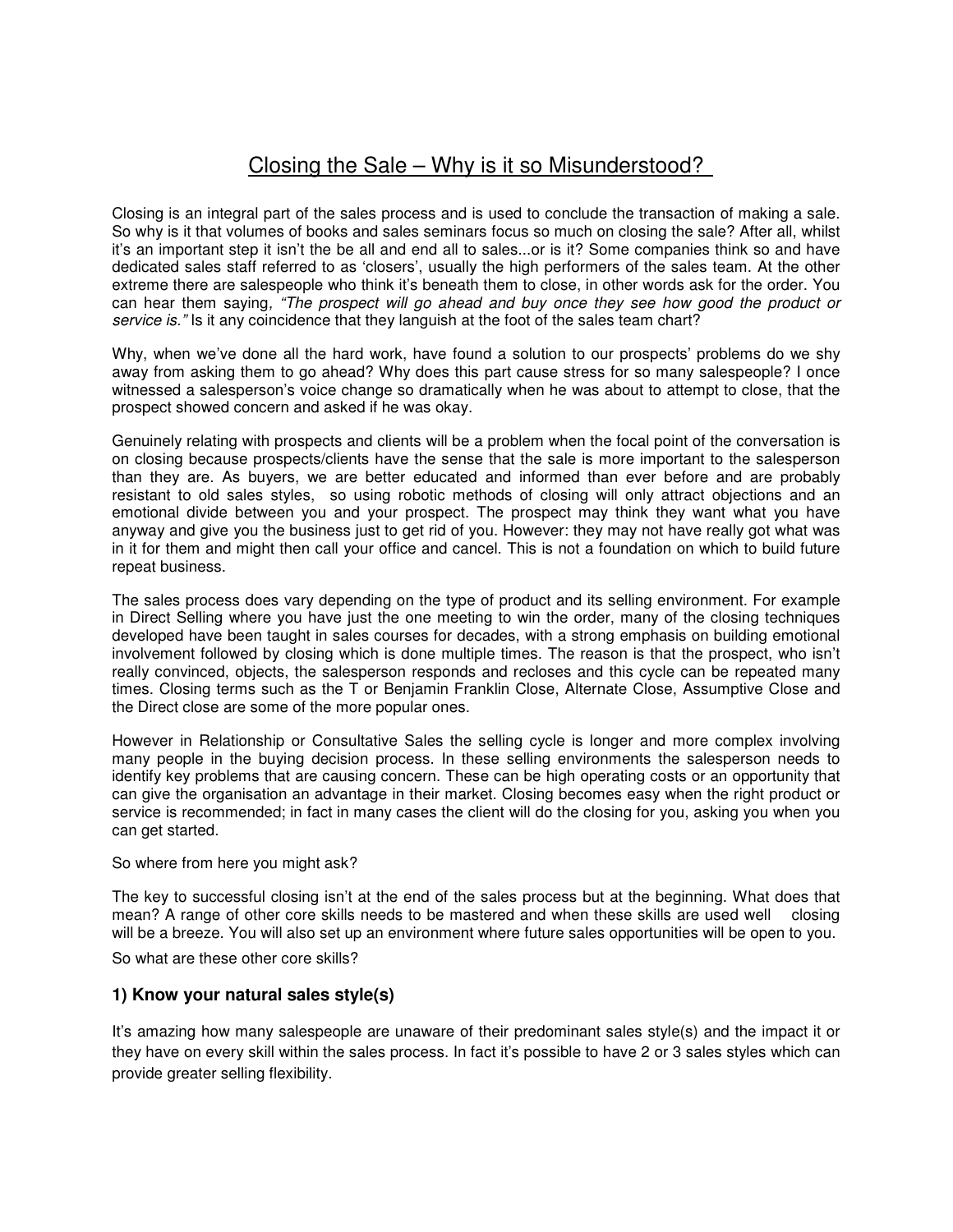Without this knowledge, building rapport, developing trust and creating an environment where the prospect feels they like, trust and believe the salesperson is akin to playing Russian Roulette. The appropriate sales style will help to develop empathy, allowing you to understand the thoughts, feelings and motives of the prospect. They will feel central to the decision making process because it's about what they want and need. It will also give you a pointer on how best to proceed.

Not knowing your natural sales style and how to style shift in order to match the buyer will severely limit your success in sales. Because you will only be able to consistently sell to prospects and clients whose buying style matches you, many opportunities will continue to be missed. For example the way rapport is built with a task orientated prospect is different from a people orientated prospect. Whilst you will understand this, decades of coaching salespeople has shown me it's an area that isn't grasped easily and requires education and practice.

### **2) Ask the right questions and listen**

Think of the 20/80 rule when asking questions. You must ask the right questions for 20% of the time encouraging the prospect to speak for the other 80%. Remember, when your prospect is talking, you are the one in control of the meeting. They will give you the valuable information enabling you to recommend the right product or service whilst allowing your prospect to feel relaxed. The reason for this is people relax when the other person actively listens and shares good eye contact. It shows respect and genuine caring.

#### **3) Recommend the right product or service**

Structured sales language is used to effectively communicate your recommendation. The structure makes it easy for the prospect to understand, allows them to make an informed decision more easily and this impacts positively on closing the sale. The structure is Features, Transition Phrases and Benefits. In our experience salespeople generally do a great job in highlighting the features of their product or service.

However they then fail in closing the business because too many features have been given, sadly many of which are of no interest to the prospect and for those that are of interest, the sales person has failed to link them to a benefit or value for the prospect.

The features and benefits are linked when you use Transition Phrases such as "What that means is" or "The end result will be." The features lie with your product or service, the benefit or value is the expected outcome for the prospect It's the tailored benefits, in other words "what's in it for them", that generate the expression of interest which makes closing easy.

## **4) Close – the natural conclusion to a good meeting**

Closing should feel natural to your prospect and to you. If you have applied your sales process well you will attract expressions of interest, or buying signals. For example "If I give you the order now when could I expect delivery?" or "What are your terms?" The prospect is interested in buying and you are close to a conclusion but not there just yet. A common mistake is to give an answer and leave it at that. This is not closing.

Closing is to ask a question your prospect can easily answer in the normal flow of the conversation. So in the first example the response could be "You can expect delivery on Friday. Would this be a suitable day or do you need it urgently?" This answers their question and provides an option if the time frame isn't suitable. Alternatively you could say "When would be a good day for you to receive delivery?"

Whatever day is given opens the discussion for negotiation and the prospect is totally involved and feels in control of the proceedings.